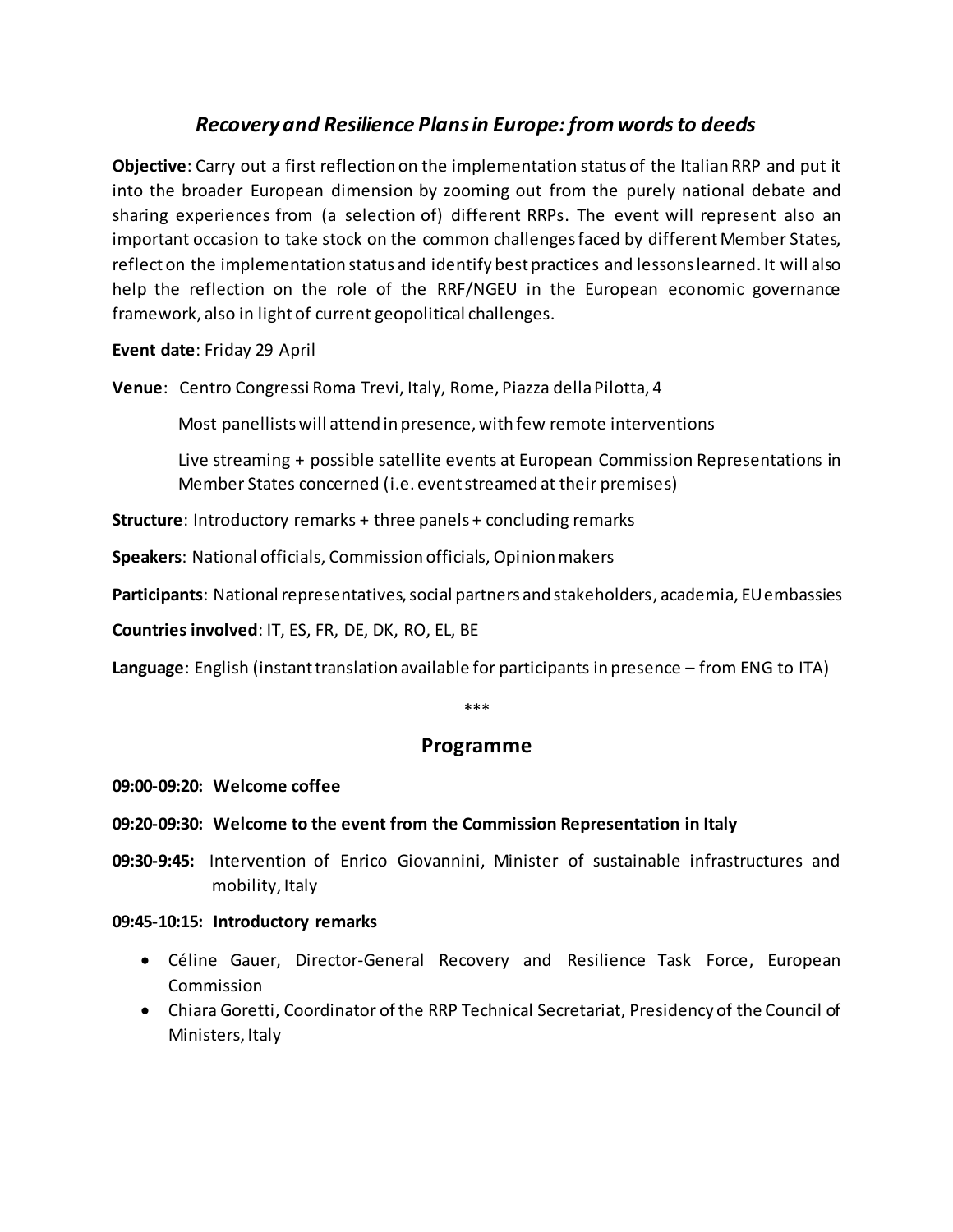## **10:15-11:45: Panel I – Delivering on an inclusive green transition**

*What is the contribution of the RRPs to the green transition? How they will contribute to reach national and EU objectives? How to ensure a fair and inclusive transition in the current geopolitical context? What challenges in the preparation and implementation of the RRPs on these aspects?*

Moderator: Duilio Giammaria, Journalist, author and TV host Panelists:

- Paolo D'Aprile, Head of Department, Mission Unit for RRP, Ministry for the Ecological Transition, Italy
- Asbjørn Brink, Ministry of Finance, Head of Division, Division for Climate, Green Economy and EU, Denmark
- Margret Schneider, Policy Advisor at the Ministry for the Economy and Climate Action, Germany *(via videoconference)*
- Johannes Luebking, Principal Adviser, Recovery and Resilience Task Force, European Commission
- Phoebe Koundouri, Professor and Director of Research laboratory on Socio-Economic and Environmental Sustainability, Athens University of Economics and Business

## *Q&A*

## **11:45-13:15: Panel II – Delivering on reforms for public administrations**

*What are the key drivers of the reform agenda of the RRPs? How to ensure that public administrations effectively deliver on reforms? What challenges and best practices have been identified so far? What key results can be expected at national and EU level?*

Moderator: Duilio Giammaria, Journalist, author and TV host. Panelists:

- Marcella Panucci, Head of Cabinet of Minister of Public Administration, Italy
- Stéphane Dupuis, *Secrétaire général adjoint* in charge of economic affairs and competitiveness in the *Secrétariat Général des Affaires européennes*, France
- Carmen Antonie, Head of the Monitoring Unit, Directorate General for the Management of RRF, Ministry of Investments and European Projects, Romania *(via videoconference)*
- Eric Von Breska, Director, Recovery and Resilience Task Force, European Commission *(via videoconference)*
- Emmanuele Pavolini, Professor of Economic Sociology